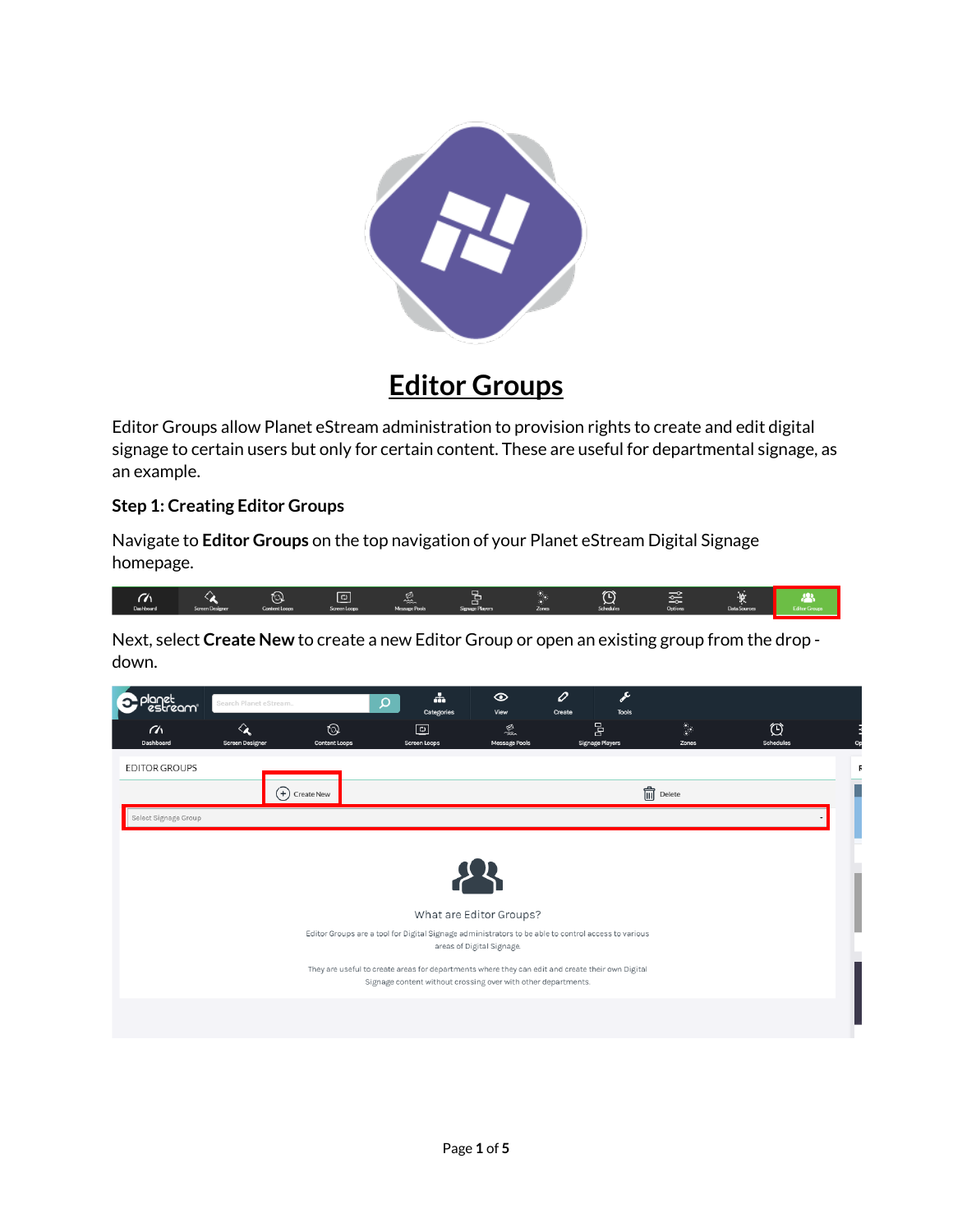After selecting **Create New**, you need to give your new Editor Group a name. The system will automatically create a new Publishing Policy where all content linked to this group will be stored.

The Editor Group will also give users the rights to add all media types listed, so long these rights are also provisioned in a relevant schema.

| <b>Create Group</b>                                                                                                                                                                    |
|----------------------------------------------------------------------------------------------------------------------------------------------------------------------------------------|
| Name                                                                                                                                                                                   |
| Enter name of group                                                                                                                                                                    |
| Automatically create associated publishing policy and permissions. Enable                                                                                                              |
| The editor group will be setup automatically to allow members to add the following media<br>• Signage Content (dependent on Settings and Options)<br>• Documents (Images, Powerpoints) |
| Please note users who are members of groups will need to log out and back in again to gain new permissions.                                                                            |
| To permit users to add other media types (see below) users will need to be granted access via standard schemas                                                                         |
| • Video                                                                                                                                                                                |
| • Playlists                                                                                                                                                                            |
| • Photosets                                                                                                                                                                            |
| The editor group will be setup automatically to allow members to add the following media                                                                                               |
| • Signage Content (dependent on Settings and Options)                                                                                                                                  |
| • Video                                                                                                                                                                                |
| • Playlists                                                                                                                                                                            |
| • Photosets                                                                                                                                                                            |
| • Documents (Images, Powerpoints)                                                                                                                                                      |
| Digital Signage Administrators will be granted access to the associated publishing policy.                                                                                             |
| Create<br>Cancel                                                                                                                                                                       |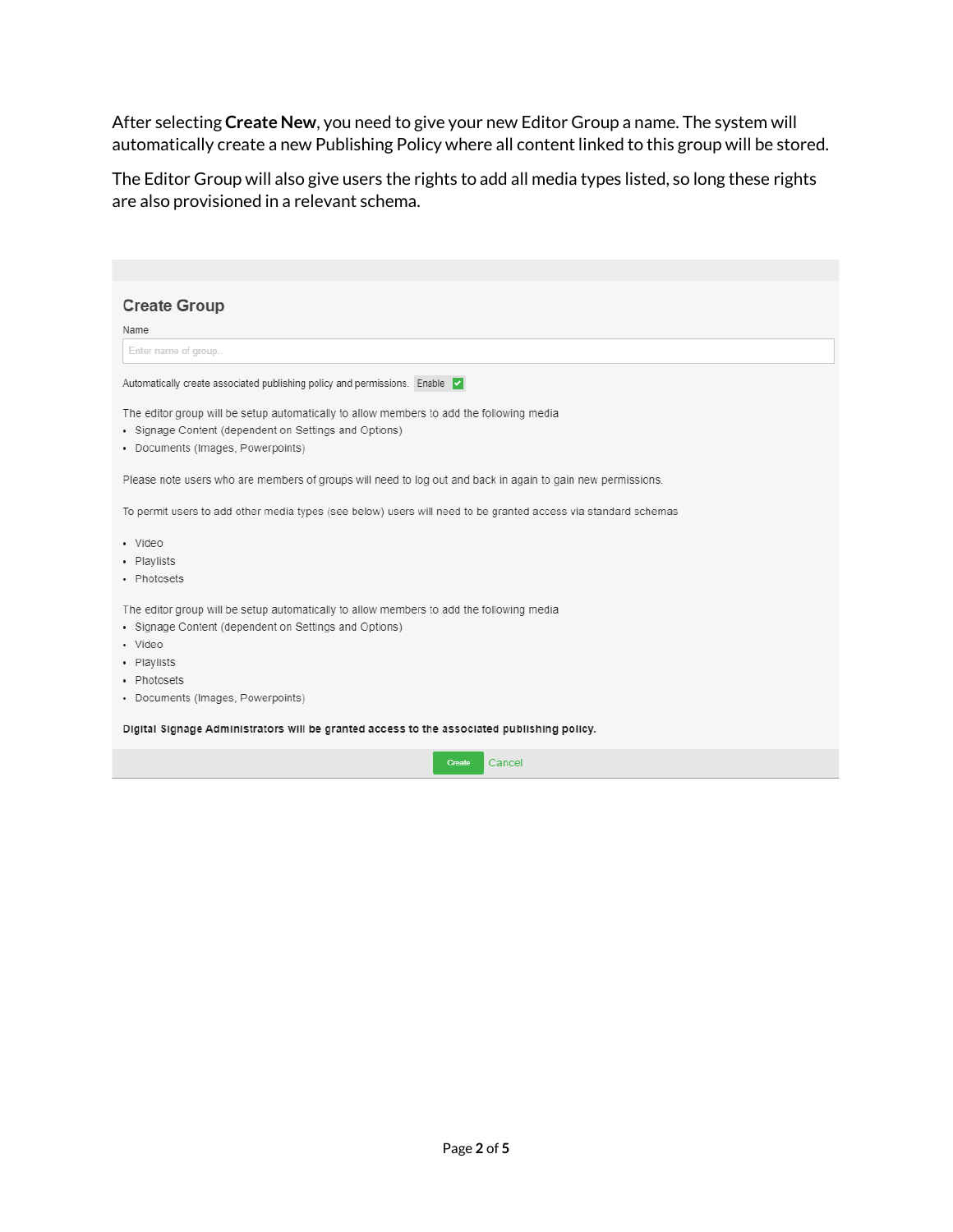#### **Step 2: Adding members**

Next you will need to add some members to your new Editor Group, which can be done by navigating to the bottom of the page and searching for groups in Active Directory or Azure. Alternatively, you can search for individual users from your AD or Azure directories, as well as adding Planet eStream built-in users. You can then include them in this Editor Group by selecting **Include**.

| <b>Add Manual Member</b>          |
|-----------------------------------|
|                                   |
|                                   |
| $\alpha$<br>Group name<br>$\cdot$ |
|                                   |
|                                   |
|                                   |
| $\alpha$<br>Find user<br>$\cdot$  |
|                                   |
|                                   |
|                                   |
|                                   |
|                                   |
|                                   |

### **Step 3: Access**

Currently members of this group can only add content to the Publishing Policy that corresponds to the Editor Group as well as general administrative functionality, such as managing signage players that are part of the Publishing Policy. As an example, an administrator might create content or players which are added to this Publishing Policy for members of the Editor Group to subsequently edit. You can add additional publishing policies to the group by selecting Add Publishing Policy. If you have a general signage group you can also give the people access to this if you want to.

| <b>Content Access</b>                                                                        |                                |                             |                         |                                                                                  |                                                  |
|----------------------------------------------------------------------------------------------|--------------------------------|-----------------------------|-------------------------|----------------------------------------------------------------------------------|--------------------------------------------------|
| <b>@@</b> Standard                                                                           | $\boxed{\triangle}$ Collection | $\sum$ Playlist             | $\frac{1}{2}$ Signage   | $\mathbf{r}$<br>Document                                                         |                                                  |
| Add Signage Permissions (Based on Signage Content Type Access Rights)<br>$\alpha$ 1 $\alpha$ |                                |                             |                         |                                                                                  | <b>Add Publishing Policy</b><br>1 item in 1 page |
| Catering<br>Private / Public Option<br>Private Only Public Only User Chooses                 |                                | Default V                   |                         |                                                                                  | Ê                                                |
| 1 <sup>1</sup><br>$\alpha$<br>$\gg$                                                          |                                |                             |                         |                                                                                  | 4 Hom in 4 none                                  |
| <b>Signage Content Type Access</b><br>1 <sub>1</sub><br>$\alpha$<br>$\gg$                    |                                |                             |                         |                                                                                  | <b>Add Publishing Policy</b><br>1 item in 1 page |
| Catering                                                                                     |                                |                             | Edit Details V Delete V |                                                                                  | Ê                                                |
|                                                                                              |                                | Signage Content Type Access |                         |                                                                                  |                                                  |
| View Options<br>Own Only Own and Public O Own, Public and Private                            |                                | Message Pools               |                         | Manage Players V Manage Zones V Screen Designer V Screen Loops V Content Loops V |                                                  |
| 1 <sup>1</sup><br>$\mathcal{D}$                                                              |                                |                             |                         |                                                                                  | 1 item in 1 page                                 |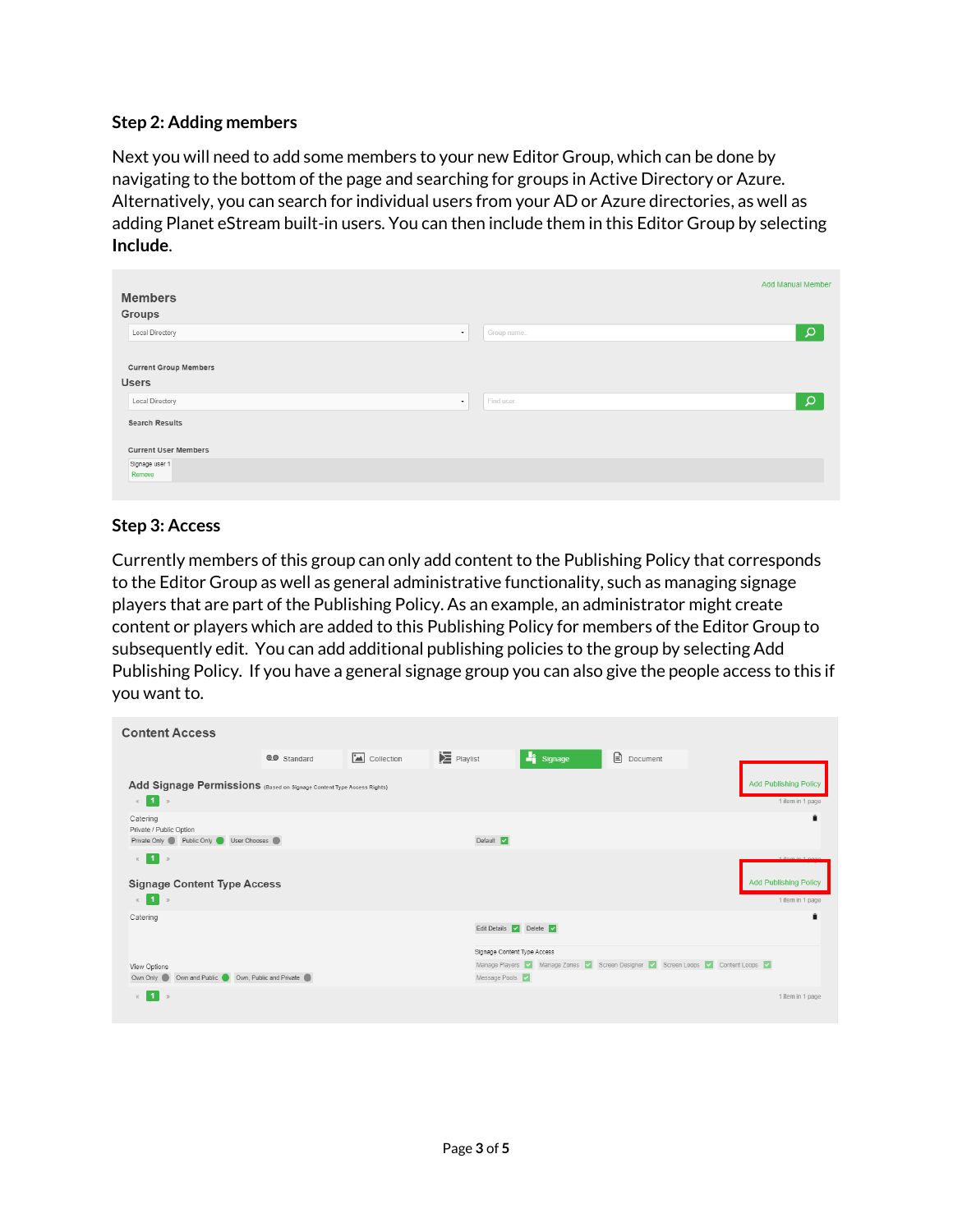All of the options at the top of the page are global which means if you tick any of the options members of the Editor Group have this right across all of the signage in your Planet eStream system. For instance, if you give this group of users access to the screen designer they will have the access rights to the screen designer from the whole of planet eStream Digital Signage and not just on the Editors Group that they are members of. This is very similar to giving a group of user's editors rights based on schema membership and not the editor area on Planet eStream digital signage.

| <b>Settings and Options</b>                                                                                                                                                                                            |                            |
|------------------------------------------------------------------------------------------------------------------------------------------------------------------------------------------------------------------------|----------------------------|
| <b>Global Signage Content Type Access</b><br><b>Screen Designs</b><br>Members will have access to the screen designs via the Screen Designer based on add and access rights                                            | Enable V                   |
| <b>Screen Loops</b><br>Members will have access to the screen loops via the Screen Loop Editor based on add and access rights                                                                                          | Enable V                   |
| <b>Content Loops</b><br>Members will have access to the content loops via the Content Loop Editor based on add and access rights                                                                                       | Enable V                   |
| <b>Message Pools</b><br>Members will have access to the message pools via the Message Pool Editor based on add and access rights                                                                                       | Enable V                   |
| Manage Players<br>Members will have access to Signage Players via the manage Signage Player and Player Overview interfaces based on add and access rights                                                              | Enable $\overline{\smile}$ |
| Manage Zones<br>Members will have access to Zones via the manage Zones interface based on add and access rights                                                                                                        | Enable V                   |
| Scheduling<br>Restrict to scheduling only on Zones and Players<br>Members will be restricted to only being able to apply schedules to signage players and zones they have rights to view.                              | Enable V                   |
| <b>High Priority Schedules</b><br>Members will be able to create schedules and assign them as High Priority to override conflicting schedules.                                                                         | Enable V                   |
| <b>Misc Options</b>                                                                                                                                                                                                    |                            |
| Access to Options and Data Sources<br>Members will be able to access the options area of Digital Signage. From there they will be able to setup global overrides and setup data sources such as calendars and Twitter. | Enable $ $                 |
| <b>Modify Editor List</b><br>Members will be able to designate edit rights to Screens, Screen Loops, Content Loops and Message Pools based on a comma separated list of users.                                         | Enable V                   |
| Advanced Settings in Screen Designer<br>Members will be able to add custom code and javascript to a screen design.                                                                                                     | Enable $\vee$              |

When users who are members of this group now log in, they will be able to make changes to signage or add new signage but only to content allocated to them by that group. As an administrator can decide that you want new screen designs or signage players you to be linked to a specific Editors Group when you are adding them.